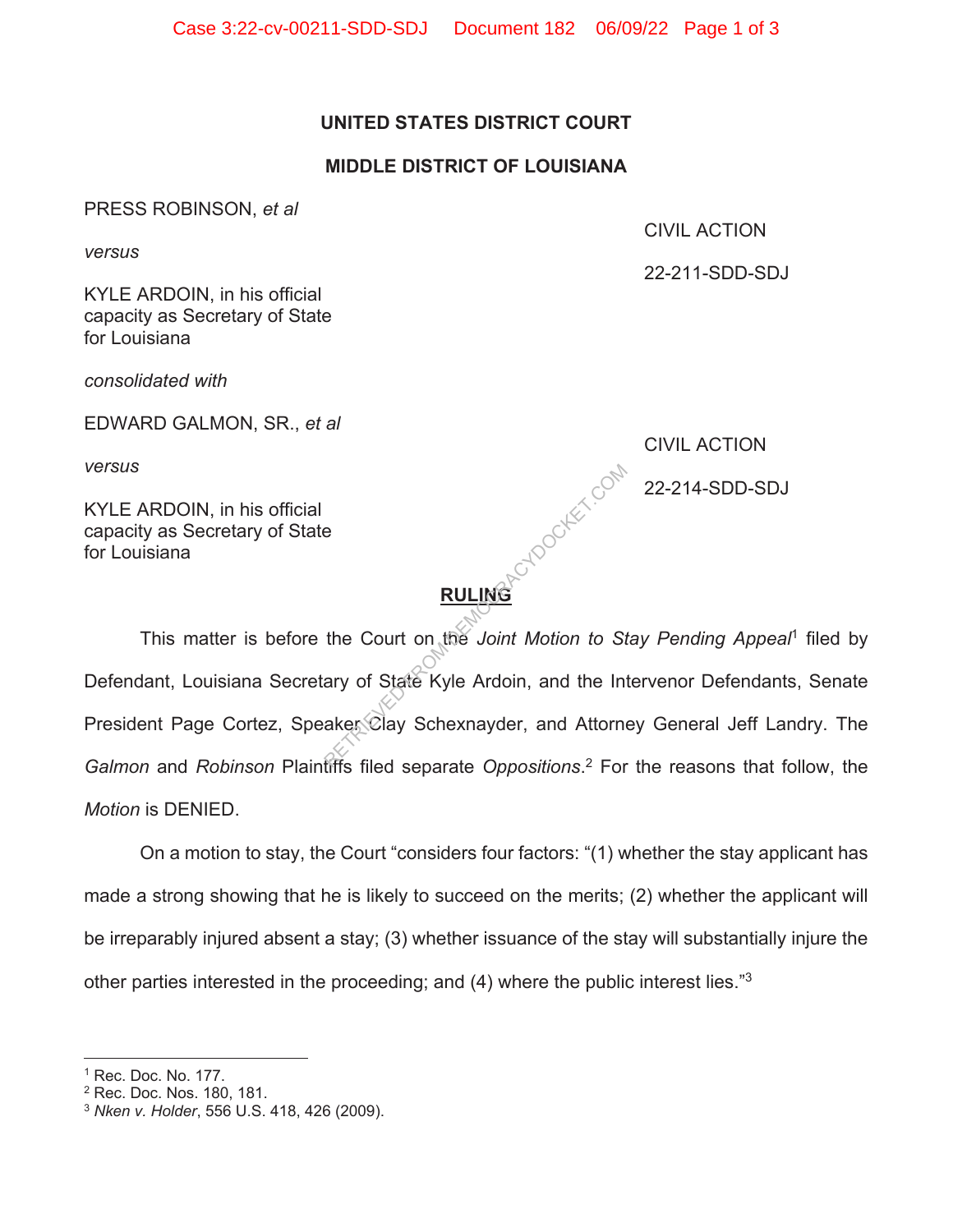### Case 3:22-cv-00211-SDD-SDJ Document 182 06/09/22 Page 2 of 3

Defendants have not shown that the Court erred in its application of the prevailing law to the facts adduced at the hearing.

Defendants' argument that they will be irreparably harmed absent a stay is disingenuous. Defendants contend that a stay is necessary to avoid "compromising the State's election administration during an election year."4 But, in March 2022, Senate President Cortez and House Speaker Schexnayder represented to another court that Louisiana's "election calendar is one of the latest in the nation";<sup>5</sup> that "the election deadlines that actually impact voters do not occur until October 2022";<sup>6</sup> and that "there remains several months. . .to complete the process."7

The Court finds that Plaintiffs will suffer substantial harm if a stay is granted. Given that there has been no showing of error in the Court's application of the prevailing law, and considering that the Legislators' representations indicate that there is ample time to consider and enact remedial maps, a halt to the remedy process "will substantially injure the other parties."<sup>8</sup> A stay increases the risk that Plaintiffs do not have an opportunity to vote under a nondilutive congressional map until 2024, almost halfway through this census cycle. relations will surfer substantial narm it<br>a y of error in the Court's application<br>ors' representations indicate that the<br>a halt to the remedy process "will s<br>e risk that Plaintiffs do not have an op<br>ntil 2024, almost halfw

Finally, the Court finds that the public interest lies in conducting elections under a legal map.

Defendants argue for a "relaxed' interpretation"<sup>9</sup> of the stay standard, citing Justice Kavanaugh's concurrence in *Merrill v. Milligan*, wherein he discussed the propriety of a stay "in the period close to an election."<sup>10</sup> The Court finds the concurrence inapplicable. Where, as here,

- 5 Rec. Doc. No. 173, p. 11 (citing GX-32, p. 8).
- <sup>6</sup> *Id*. (citing GX-32, p. 5).
- 

<sup>9</sup> Rec. Doc. No. 177-1, p. 4.

<sup>4</sup> Rec. Doc. No. 177-1, p. 9.

<sup>&</sup>lt;sup>7</sup> *Id.*<br><sup>8</sup> Note 3, *supra.* 

<sup>10</sup> *Merrill v. Milligan*, 142 S. Ct. 879 (2022).